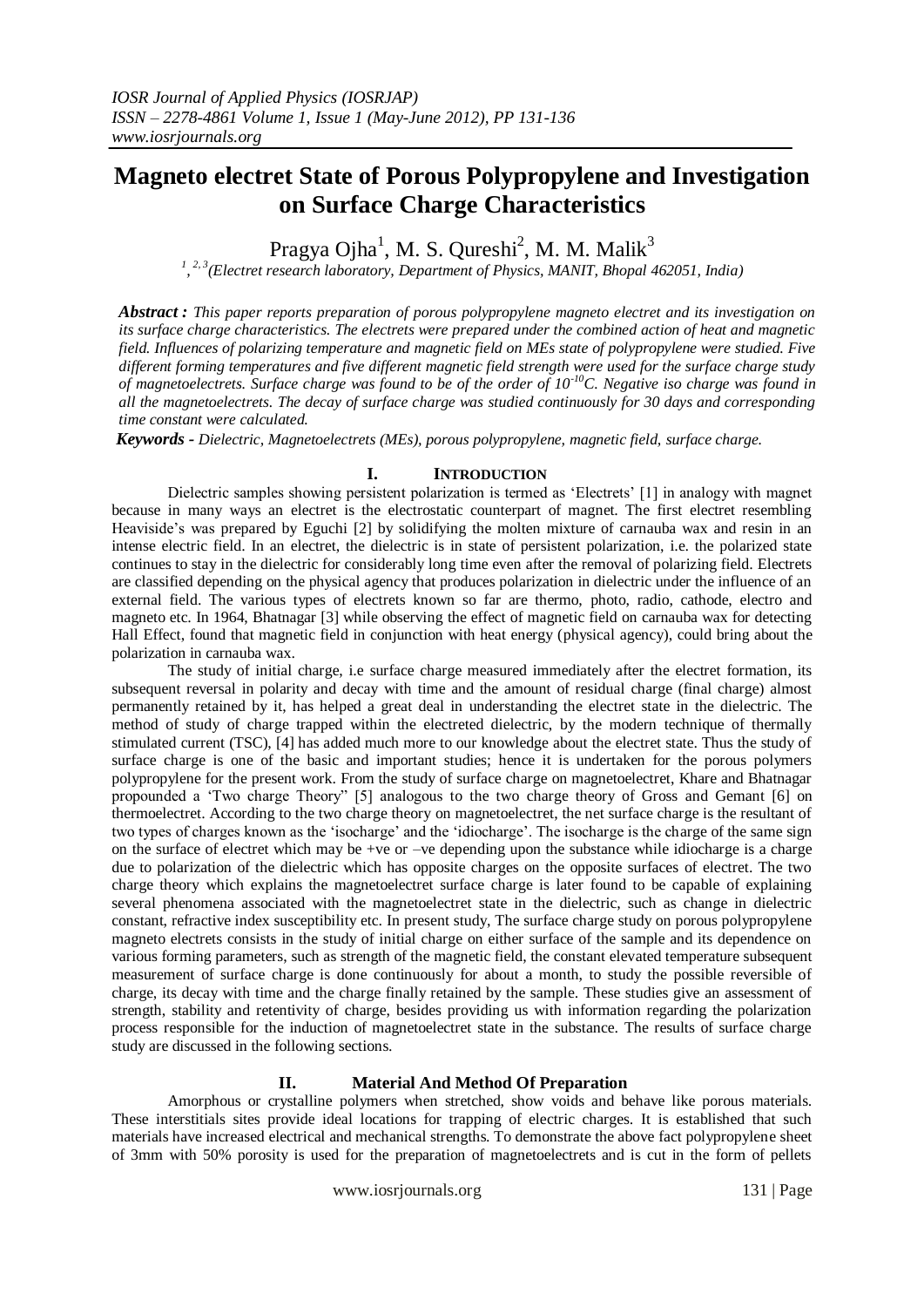having radius 0.75cm and 2.4mm thick dimensions. Magnetoelectrets were prepared by following the method already described by Khare and Bhatnagar [3]. Electromagnets of Polytronic Corporation (Mumbai, India), Type-HEM150, SRNo.: 9 and 35 were used to provide the magnetic field. Sample was kept inside the custom made sample holder with heating arrangement. The holder containing the disc shaped sample was kept in the magnetic field in such a way that the circular faces became perpendicular to the magnetic field. The procedure involves heating the sample to a constant desired temperature and the application of the magnetic field at that temperature for a constant duration of time. After that sample was cooled in the presence of magnetic field till they come to room temperature. Series of magnetoelectrets have been prepared by varying the forming magnetic field, from 0.75T to 1.5T. The forming temperature is varied from  $70^{\circ}$ C to  $110^{\circ}$ C.

#### **III. SURFACE CHARGE MEASUREMENT**

The charge developed on the magnetoelectrets surfaces were measured with the help of lifted electrode method [6] Lifted electrode is based on electromagnetic induction. The measuring device consists of a dissectible type of condenser, which has one fixed heavy plate and the other plate is movable. The lower plate fixed plate acts as a platform for the electret and is earthed. The surface of the electret is first brought about in contact with the surface of the movable plate of the condenser, while doing so it is earthed. It is than de earthed and allowed to move away a fixed distance in the field of the electret. The induced charge on the movable electrode is measured by Kithely 610 C electrometer.

#### **IV. RESULTS AND DISCUSSION**

#### **4.1 Surface Charge Characteristics**

Table 1 depicts the initial surface charge density of different magnetoelectrets at room temperature. It can be observed that negative surface charge was developed on both the surfaces of magnetoelectrets of porous PP, irrespective of strength of field applied and forming temperature. The final charge attained after initial decay over a short period, are observed to be of the order of  $10^{-10}$ Coul/cm<sup>2</sup> in all samples . The formation of surface charge on the magnetoelectrets of porous PP can be described as follows. As mentioned earlier that heat and magnetic field are two main factors responsible for the magnetoelectret state in dielectrics. The heating of dielectric causes the appearance of free charges in them. Thermal dissociation and recombination would lead to an equilibrium condition in which at certain temperature there would always be some charge pairs. The role of magnetic field in the formation of magnetoelectret state in dielectric is not known completely but its effect on the nature and magnitude of initial surface charge and their persistency can very well be seen. The magnetic field may cause the charge separation. These separated charges, after the removal of magnetic field would soon get neutralized, unless it is visualized that the charges are trapped. It seems that the charges, while drifting towards the surfaces under the influence of heat and magnetic field, get trapped. The existence of trap sites in dielectric might be due to impurities or even magnetic field itself, which may be responsible to create them. Such an assumption is not unlike as Haswgawa [7] has shown that the presence of magnetic field gives rise to an additional impurity band in semiconductors, which may not be there prior to field application. The presence of trap sites may also be visualized at the inter faces of the two phases monomer and polymers or polymers and plasticize. These trap sites helps to prolong the persistence of charge.

Polypropylene used for the preparation of magnetoelectret is semi crystalline and porous in nature, having many structural defects conducive to create a large number of deep traps, which are suitable for production of stable electret. This is due to the characteristic ability of deep traps, to store the charge for longer period. From the initial surface charge density data, the contribution of iso-charge and idio-charge components to surface charge density was calculated by the method given by Khare and Bhatnagar [5]. The calculated data is given in Table 2. It can be seen that the magnitude of idio-charge density is very small as compared to that of iso-charge. Therefore we can say that the observed surface charge may possibly be a negative iso-charge. The iso charge may be due to an excess charge trapped near the surfaces of the dielectric. It is similar to fictional charge where mechanical work (rubbing) between the surfaces in contact gives rise to charge exchange. In magnetoelectret it is the heat energy instead of mechanical work which seems to cause charge transfer between the dielectric and the metal (aluminum foil) in contact with the dielectric during preparation.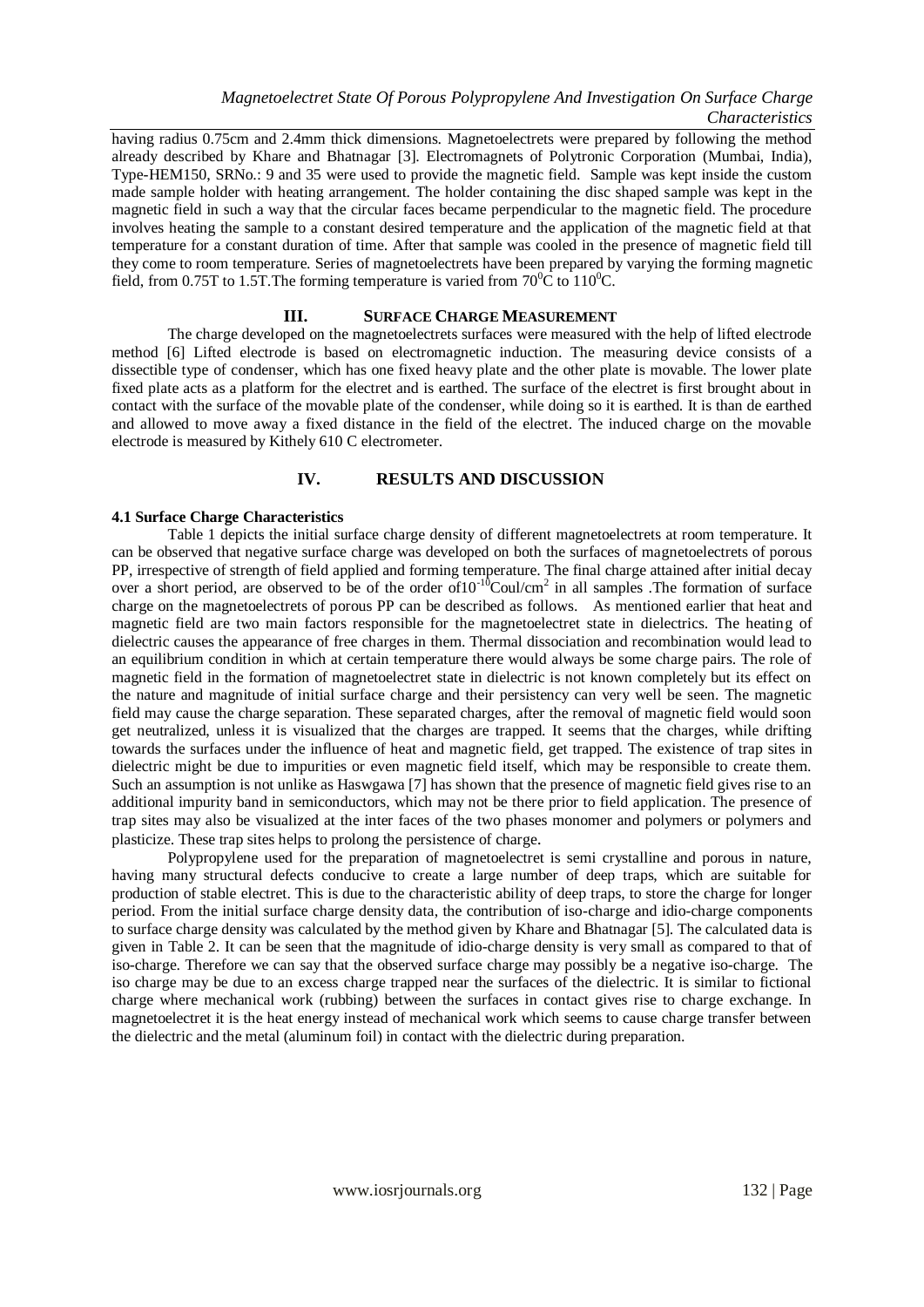| Forming         | Temperature                                              |                                                                      |                                                     |                                                     |                                                                                   |                                                |  |
|-----------------|----------------------------------------------------------|----------------------------------------------------------------------|-----------------------------------------------------|-----------------------------------------------------|-----------------------------------------------------------------------------------|------------------------------------------------|--|
| Magnetic        |                                                          |                                                                      |                                                     |                                                     |                                                                                   |                                                |  |
| fields in Tesla |                                                          |                                                                      |                                                     |                                                     |                                                                                   |                                                |  |
|                 | $70^0C$                                                  |                                                                      | $80^0C$                                             |                                                     | $100^0C$                                                                          |                                                |  |
|                 | $\sigma_{N}$ x 10 <sup>-</sup><br>$10$ C/cm <sup>2</sup> | $\sigma$ <sub>S</sub> x 10 <sup>-</sup><br>$^{10}$ C/cm <sup>2</sup> | $\sigma_N x 10^{-1}$<br>${}^{10}$ C/cm <sup>2</sup> | $\sigma$ s X $10^{-1}$<br>$^{10}$ C/cm <sup>2</sup> | $\sigma$ <sub>N</sub> X <sub>10</sub> <sup>-</sup><br>${}^{10}$ C/cm <sup>2</sup> | $\sigma_S x 10^{-1}$<br>$10$ C/cm <sup>2</sup> |  |
|                 |                                                          |                                                                      |                                                     |                                                     |                                                                                   |                                                |  |
| 0.75            | $-0.324$                                                 | $-0.844$                                                             | $-0.324$                                            | $-0.844$                                            | $-0.389$                                                                          | $-0.714$                                       |  |
| 0.85            | $-0.519$                                                 | $-0.649$                                                             | $-0.779$                                            | $-0.389$                                            | $-0.259$                                                                          | $-0.389$                                       |  |
| 0.95            | $-0.519$                                                 | $-0.584$                                                             | $-1.038$                                            | $-0.584$                                            | $-1.623$                                                                          | $-1.493$                                       |  |
| 1.3             | $-0.779$                                                 | $-1.428$                                                             | $-1.233$                                            | $-1.818$                                            | $-0.389$                                                                          | $-0.584$                                       |  |
| 1.5             | $-0.909$                                                 | $-0.584$                                                             | $-0.519$                                            | $-0.779$                                            | $-0.389$                                                                          | $-0.714$                                       |  |

Table 1 Variation in Surface Charge Density with Forming Parameters

#### **4.2 EFFECT OF MAGNETIC FIELD AND TEMPERATURE ON SURFACE CHARGE DENSITY**

Table3 & Table 4 showing variation of surface charge density of north and south surfaces with magnetic field and temperature can be explained by the conduction process in the polymer. It has been established that the conduction process in plastic is ionic rather than electronic. These ions arise from impurity included in the structure, where the impurity includes constitutes of different molecular weights because of the combined action of heat and magnetic field, microscopic displacement of ions takes place. At the time of cooling, in the presence of magnetic field these ions get trapped and frozen inside or on the surface of crystallites, giving rise to space charge polarization. This type polarization contributes to the establishment of isocharge in nonpolar polymers (such as polypropylene) Dipolar polarization is not expected in polypropylene as it is reported to be nonpolar. Production of iso charge at temperatures  $70^{\circ}$ C to  $110^{\circ}$  C, Table3 is thus explained. The decrease of charge for samples prepared at above  $90^{\circ}$ C can be explained on the basis of increased conductivity at higher temperatures, because, as a result of higher temperatures the movement of ions becomes increasingly fast enough to escape trapping on or inside the crystallites at the time of cooling the sample while preparing the magnetoelectrets. Hence surface charge reduces as the temperature increases up to 110<sup>0</sup>C.Because of heat energy; transfer of charges takes place at the metal-polymer boundary. These get trapped and frozen during cooling in the presence of magnetic field, giving rise to increase in idio charge density, which is predominant in iso charges density at higher temperatures.

In porous PP the charges can be injected to its volume through voids and trapped in particular sites or in free volume. As compared to the effect of magnetic field, the surface charge density is having more dependence on forming temperature because at elevated temperature there is possibility for more electrons to go into the traps due to large voids. This may increase the surface charge density. Porous materials became soft and show larger mechanical compatibility at elevated temperature during the polarizing process. At the same time, the coulomb forces of the mono charges situated at both sides of the pores with opening structure repel each other. This results in an expansion of the pores. When the sample is cooled to room temperature in presence of magnetic field, the expanded holes are solidified. It may be infer that, higher the polarizing temperature, larger is the diameter of the holes and higher the strength and stability of porous PP magnetoelectrets. The increase in surface charge density with magnetic field, Table 2 is due to charge trapped in the interior parts of the sample. The possibility of magnetic field creating traps in the substance has been observed by earlier researchers [8] when the field is increased, it helps to mobilise the charge in to deeper trap levels. This can be attributed to be the cause for the increase of surface charge with the increase of forming magnetic field. The charge in to deeper traps requires more energy for release from traps. Since the decay study is at room temperature, sufficient energy may not be available to the charges for release from the traps. Hence more charges are retained in the substance for quite a long period. Therefore it is basically the magnetic field, which sufficiently influences retentivity phenomenon.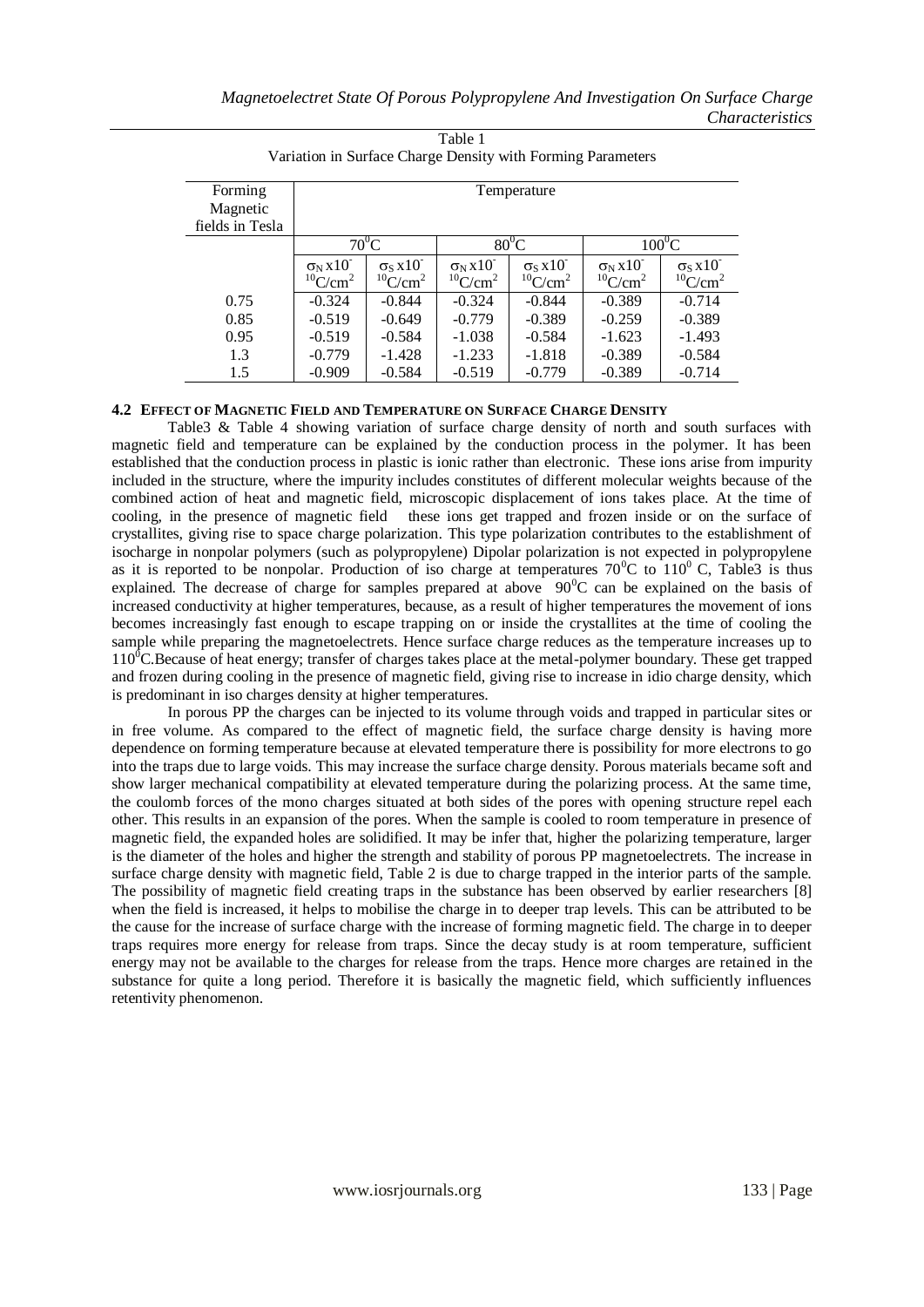Table 2

Variation in iso-charge and idio-charge on the surface of magnetoelectret with respect to the forming parameters

| Forming<br>Magnetic<br>fields in<br>Tesla | Temperature                                            |                                                            |                                                               |                                                       |                                                      |                                                       |  |
|-------------------------------------------|--------------------------------------------------------|------------------------------------------------------------|---------------------------------------------------------------|-------------------------------------------------------|------------------------------------------------------|-------------------------------------------------------|--|
|                                           | $70^0C$                                                |                                                            |                                                               | $80^0$ C                                              | $100^0C$                                             |                                                       |  |
|                                           | $\sigma_{iso} x 10^{-}$<br>${}^{10}$ C/cm <sup>2</sup> | $\sigma_{\text{idio}}x10^{-}$<br>$^{10}$ C/cm <sup>2</sup> | $\sigma_{\rm{isio}}$ $x10^{-}$<br>${}^{10}$ C/cm <sup>2</sup> | $\sigma_{idio}x10^{-}$<br>${}^{10}$ C/cm <sup>2</sup> | $\sigma_{iso}x10^{-}$<br>${}^{10}$ C/cm <sup>2</sup> | $\sigma_{idio}x10^{-}$<br>${}^{10}$ C/cm <sup>2</sup> |  |
| 0.75                                      | $-0.584$                                               | $+0.259$                                                   | $-0.584$                                                      | $+0.259$                                              | $-0.551$                                             | $+0.162$                                              |  |
| 0.85                                      | $-0.584$                                               | $+0.064$                                                   | $-0.584$                                                      | $-0.194$                                              | $-0.324$                                             | $+0.064$                                              |  |
| 0.95                                      | $-0.551$                                               | $+0.032$                                                   | $-0.811$                                                      | $-0.227$                                              | $-1.558$                                             | $-0.649$                                              |  |
| 1.3                                       | $-1.103$                                               | $+0.324$                                                   | $-1.525$                                                      | $+0.292$                                              | $-0.487$                                             | $+0.097$                                              |  |
| 1.5                                       | $-0.746$                                               | $-0.162$                                                   | $-0.649$                                                      | $+0.129$                                              | $-0.551$                                             | $+0.162$                                              |  |

# Table 3

Variation in initial charge, iso-charge and idio-charge on the surface of magnetoelectret with respect to the forming temperature

| Initial/Iso/Ido Charge                                      |          | Forming Temperature |                |                 |           |
|-------------------------------------------------------------|----------|---------------------|----------------|-----------------|-----------|
|                                                             | $70^0C$  | $80^{\circ}$ C      | $90^{\circ}$ C | $100^{\circ}$ C | $110^0$ C |
|                                                             |          |                     |                |                 |           |
| $\sigma_{N}$ x10 <sup>-10</sup> C/cm <sup>2</sup>           | $-0.779$ | $-1.233$            | $-0.389$       | $-0.389$        | $-0.454$  |
| $\sigma_S$ x10 <sup>-10</sup> C/cm <sup>2</sup>             | $-1.428$ | $-1.818$            | $-0.649$       | $-0.584$        | $-0.324$  |
| $\sigma_{\text{iso}}$ x10 <sup>-10</sup> C/cm <sup>2</sup>  | $-1.103$ | $-1.525$            | $-0.519$       | $-0.487$        | $-0.389$  |
| $\sigma_{\text{idio}}$ x10 <sup>-10</sup> C/cm <sup>2</sup> | $+0.324$ | $+0.292$            | $+0.129$       | $+0.097$        | $-0.649$  |

# **4.3 Surface Charge Decay Characteristics**

The quality of electret is mainly decided by its stability. The dynamics of the activation process, time and field dependence of the carrier concentration in the conduction band are responsible for the electret stability. The stability of electret charge is predicted by considering the rate of current carrier generation in activation processes and the rate of annihilation due to carrier capturing and recombination [9, 10]. Some other factors that affect the stability of electrets are resistivity, degree of crystallinity, and the temperature at which the crystalline domains of the polymeric system used for electret fabrication; undergo transitional motions [11]. Mainly the charge decay occurs because of following reasons, 1) the deposition of compensation charge from the atmosphere, 2) the internal decay through conduction or drift, perhaps accelerated by invasive humidity. In order to find out the stability of electrets, surface charge decay of as prepared electrets was observed continuously for 30 days.

An exponential decay of surface charge is observed. Figure 1(a), (b). During formation of electret, surface and volume trapping of charge carriers is taking place. Impurities, broken polymer chains, or surface defect also the voids can act as surface traps and atomic sites in the molecular chain or crystalline domain boundary can act as the volume trap. The energy associated with these traps will be different and some act as deep trap and some as shallow trap. Therefore detrapping or decay of charges from these traps also may not be uniform and it may give rise to the exponential decay of surface charge as observed. The presence of humps on the initial stages of decay curve indicates that the decay of charge does not take place in a continuous manner. The sudden increase in the surface charge density may be because of the recapturing of the electrons in the shallow traps after they have been liberated due to thermal agitation at room temperature. The rapid decay on sample is attributed to compensation of the electret charges by atmospheric ions attracted by the electret. Internal charge decay processes in dielectrics are governed by conduction phenomena which depend on carrier mobility, carrier concentration etc [12].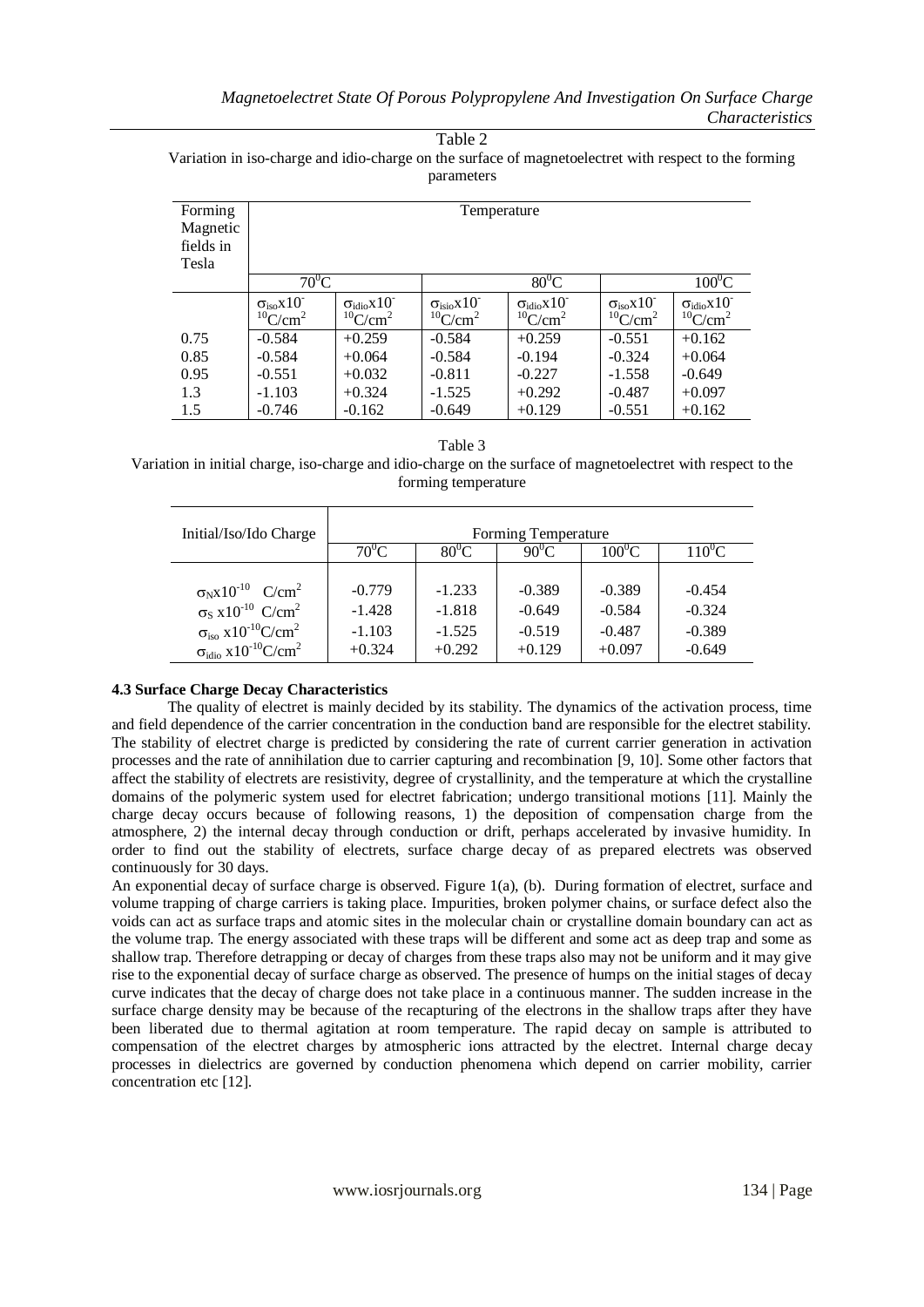

Figure 1 . Surface charge density decay of magnetoelectret prepared at  $80^{\circ}$ C at different forming fields. (a) Charge density decay from North surface of the magnetoelectret. (b) Charge density decay from South surface of the magnetoelectret.

Table 4

Experimental decay time constant of magnetoelectrets prepared under different forming conditions.  $\tau_{N}=$  time constant for decay from North surface and  $\tau_s$ =time constant for decay from South surface.

| Forming<br>Magnetic<br>fields(T) | Temperature    |                |                     |                |                |                |
|----------------------------------|----------------|----------------|---------------------|----------------|----------------|----------------|
|                                  | $70^0C$        |                | $80^0$ C            |                | $100^0C$       |                |
|                                  | $\tau_{\rm N}$ | $\tau_{\rm S}$ | $\tau_{\textrm{N}}$ | $\tau_{\rm S}$ | $\tau_{\rm N}$ | $\tau_{\rm S}$ |
| 0.75                             | 49             | 49             | 169                 | 74             | 63             | 61             |
| 0.85                             | 84             | 86             | 46                  | 84             | 52             | 117            |
| 0.95                             | 89             | 68             | 84                  | 172            | 79             | 44             |
| 1.3                              | 34             | 37             | 35                  | 40             | 79             | 116            |
| 1.5                              | 39             | 54             | 65                  | 61             | 78             | 100            |

By the method of successive reduction [13] of the semi log plot, the decay parameters can be calculated as follows.

 $\sigma_t = \sigma_0 e^{-t/\tau}$  --------------------------------- (1)

.

Where  $\sigma_0$  and  $\sigma_t$  are the initial and instantaneous charge densities and  $\tau$  is the decay time constant. On simplifying the equation we get,

$$
1/\tau = (\ln \sigma_0 - \ln \sigma_t)/t \ \cdots \ \cdots \ \cdots \ \cdots \ \ (2)
$$

The variation in decay time constant of electrets prepared under different conditions was calculated and is given in Table 4, from the data it is observed that south surface decay time constant is higher which implies the better stability of surface charge compared to north surface. It is also observed that for the samples prepared at high temperature and high magnetic field the time constant for decay is high compared to that prepared at low temperature and magnetic field. This may be explained as there is more possibility for dipolar orientation at low forming temperature in comparison to the delocalization of excess charges. Therefore the surface charge of magneto electrets prepared at low forming temperatures shall originate more from the dipolar orientation which is contributing to idio-charge formation. Since idio-charge is having a faster decay rate compared to iso-charge, therefore samples prepared at low forming temperatures have faster decay rate than those prepared at high forming temperature.

#### **V. CONCLUSION**

Magnetoelectrets of porous polypropylene were prepared and dependence of surface charge density on temperature and magnetic field was observed by preparing samples at different forming conditions. A maximum surface charge density of  $10^{-10}$  C/cm<sup>2</sup> were observed in all the samples and there is no reversal in polarity of surface charge is obtained. Negative iso charge is obtained in all MEs. Due to combined action of heat and magnetic field, microscopic displacement of ions takes place giving rise to space charge polarization. It was found that the trend of surface charge decay at room temperature and variation in surface charge density with

www.iosrjournals.org 135 | Page